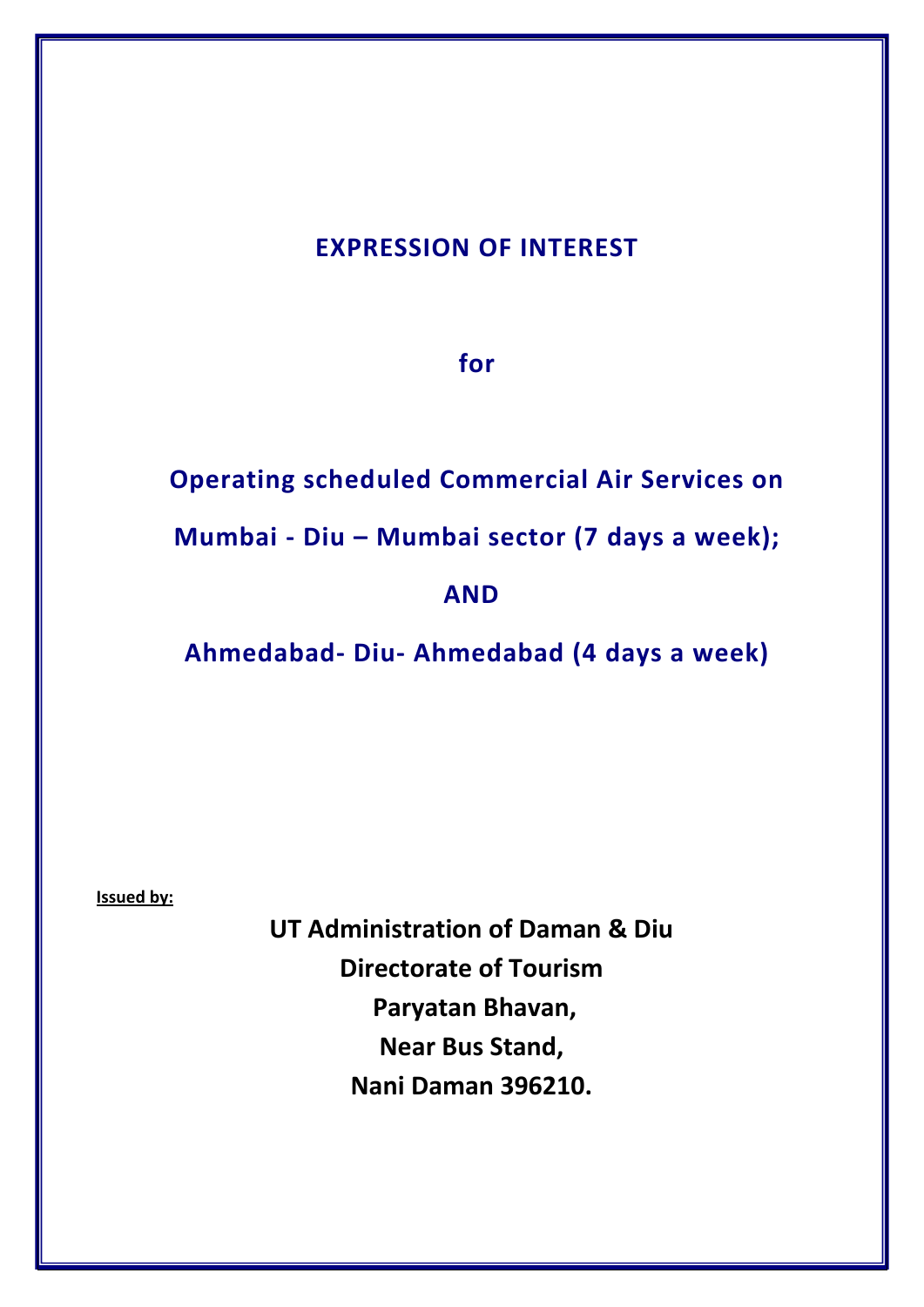

# **UT ADMINISTRATION OF DAMAN & DIU, DEPARTMENT OF TOURISM**

Directorate of Tourism Paryatan Bhavan Near Bus Stand Nani Daman PIN CODE – 396210

# **EXPRESSION OF INTEREST OPERATING SCHEDULED COMMERCIAL AIR SERVICES ON THE MUMBAI - DIU – MUMBAI SECTOR; AND AHMEDABAD- DIU- AHMEDABAD MUMBAI - AHMEDABAD**

# **No:SECY/T/DD/DNH/2015-16/EOIFLIGHTDIU/2980 Date: 02/03/2016**

- 1. UT Administration of Daman & Diu through Department of Tourism (DoT) invites Expression of Interest from Scheduled Commercial Airlines to operate scheduled commercial air services on the Mumbai – Diu – Mumbai (7 days a week); Ahmedabad - Diu -Ahmedabad (4 days a week). The EOI document will be available for downloading from websites [www.nprocure.com](http://www.nprocure.com/) and www.daman.nic.in
- 2. The reference aircraft for this scheme is the **ATR-72** or equivalent aircrafts only which can seat up to 78 passengers in the economy class configuration.
- 3. Expression of Interest should be submitted not later than 18<sup>th</sup> March, 2016 up to 1700 Hrs.
- 4. DoT reserves the right to amend / modify EOI documents and/or to reject any or all proposals without assigning any reasons thereof.

| Deputy Director,       |
|------------------------|
| Directorate of Tourism |
| Paryatan Bhavan        |
| Near Bus Stand         |
| Nani Daman             |
| PIN CODE - 396210      |
| Tele Fax: 0260-2231803 |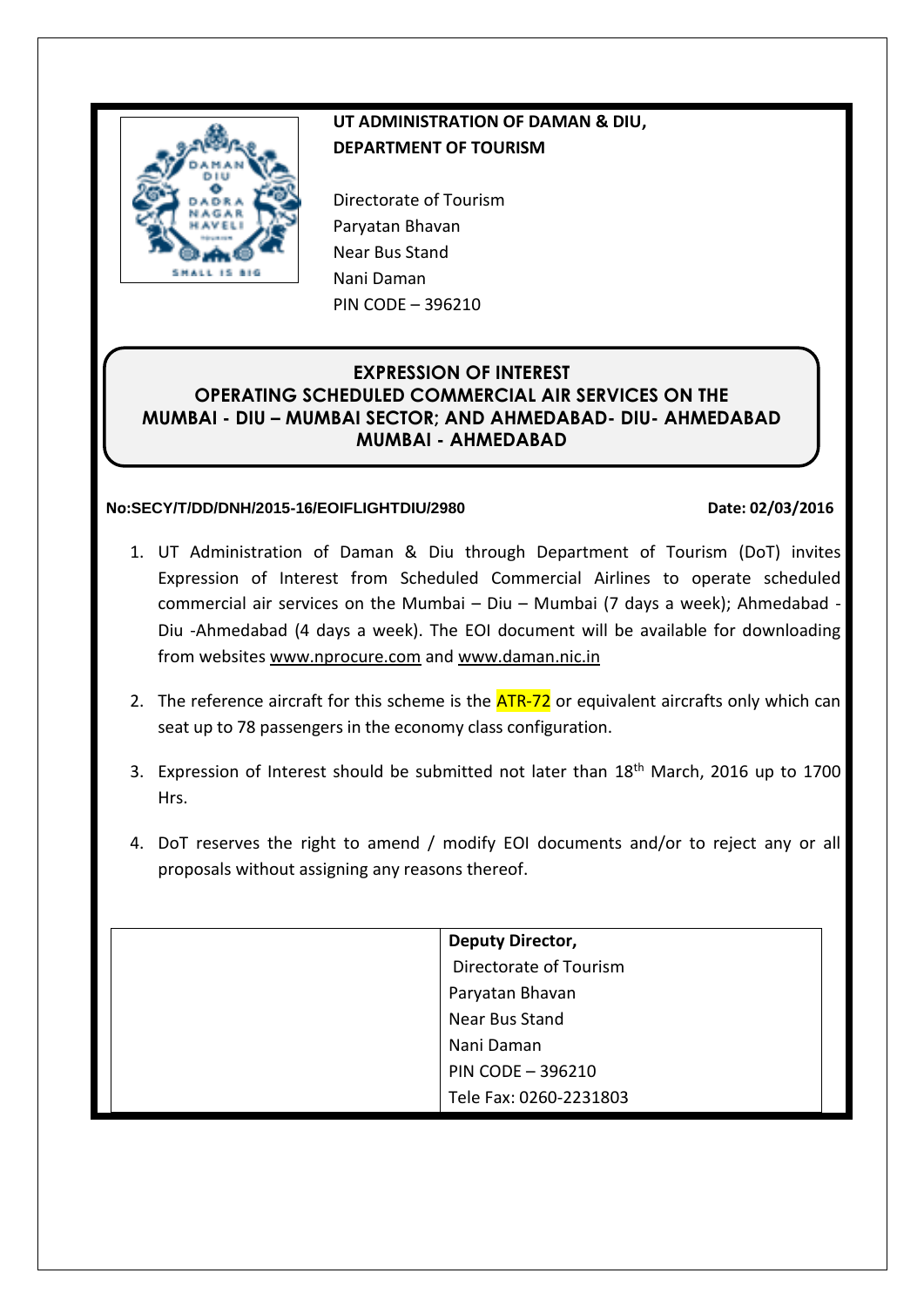#### **1. INTRODUCTION:**

The territories of Daman & Diu were merged with the Union of India on 11th August 1961 and since then there has been rapid industrial progress followed by significant improvement in social development and health indicators. The UT Administration has given special emphasis to the development of tourism in the area to boost investment, socio-economic growth and harmony.

There are more than 3000 industries in Daman itself, mostly ranging in textile, plastics and cable and packaging sectors. Air service development initiatives are effective in destination development. Tourism world over cannot exist in isolation from transport and therefore it can be stated in other terms that there is a strong positive correlation between tourism and transport. The improvement or modernization of transport or deterioration of the same has direct impact tourism. The history of tourism and that of transport provides a clear understanding of this shared relationship. Transportation can be discussed without taking tourism into consideration but clearly tourism cannot thrive without travel. Transportation is an essential part of tourism industry and is principally due to the improvements of transportation that tourism has expanded. Thus, the UT Administration has taken the initiative to tie up with the major airlines of the Country to make the destinations easily accessible to the tourists.

#### **Diu**

Set off the southern tip of Saurashtra is the tiny island of Diu, just 12km long and 3km wide. Under Portuguese control for more than four hundred years, until 1961, it is now governed as a Union Territory of Daman and Diu. The island of Diu is separated from the coast by a narrow channel on the north. Of the two tiny mainland enclaves, Ghoghla, is the entry point to Diu if one arrives through Una, a town in Saurashtra. The north of the island facing Gujarat is tidal marshes and salt pans while the south coast has some fine limestone cliffs, rocky coves and nice quite sandy beaches. Portuguese removed vast quantities of limestone from its quarries to construct their fort, city walls, monument and buildings. The branching palms, popularly known as Hoka trees, introduced from Africa by the Portuguese and coconut palms swaying and whispering in the gentle intoxicating sea breeze are very much in evidence at Diu. Diu Town in the east is the island's main focus. A maze of alleys lined with distinctive Portuguese buildings form the hub of the old town, while the fort stands on the island's easternmost tip, staring defiantly out at the Gulf of Cambay. Along the northern coast, the island's main road runs past salt pans that give way to mud flats sheltering flocks of water birds, including flamingos that stop to feed in early spring. The route skirting the south coast passes rocky cliffs and beaches, the most popular of which is Nagoa Beach, before reaching the tiny fishing village of Vanakbara in the very west of the island.

The historical Portuguese monuments, the golden sand beaches, blue waters and water sports, clean environment and friendly local population make Diu a perfect gateway in all seasons. It has excellent all weather road links with Ahmedabad, Rajkot, Bhavnagar and Vadodara, It also has daily airlink (except Saturday) with Mumbai. Veraval the nearest railhead (90 km) link is connected to Ahmedabad.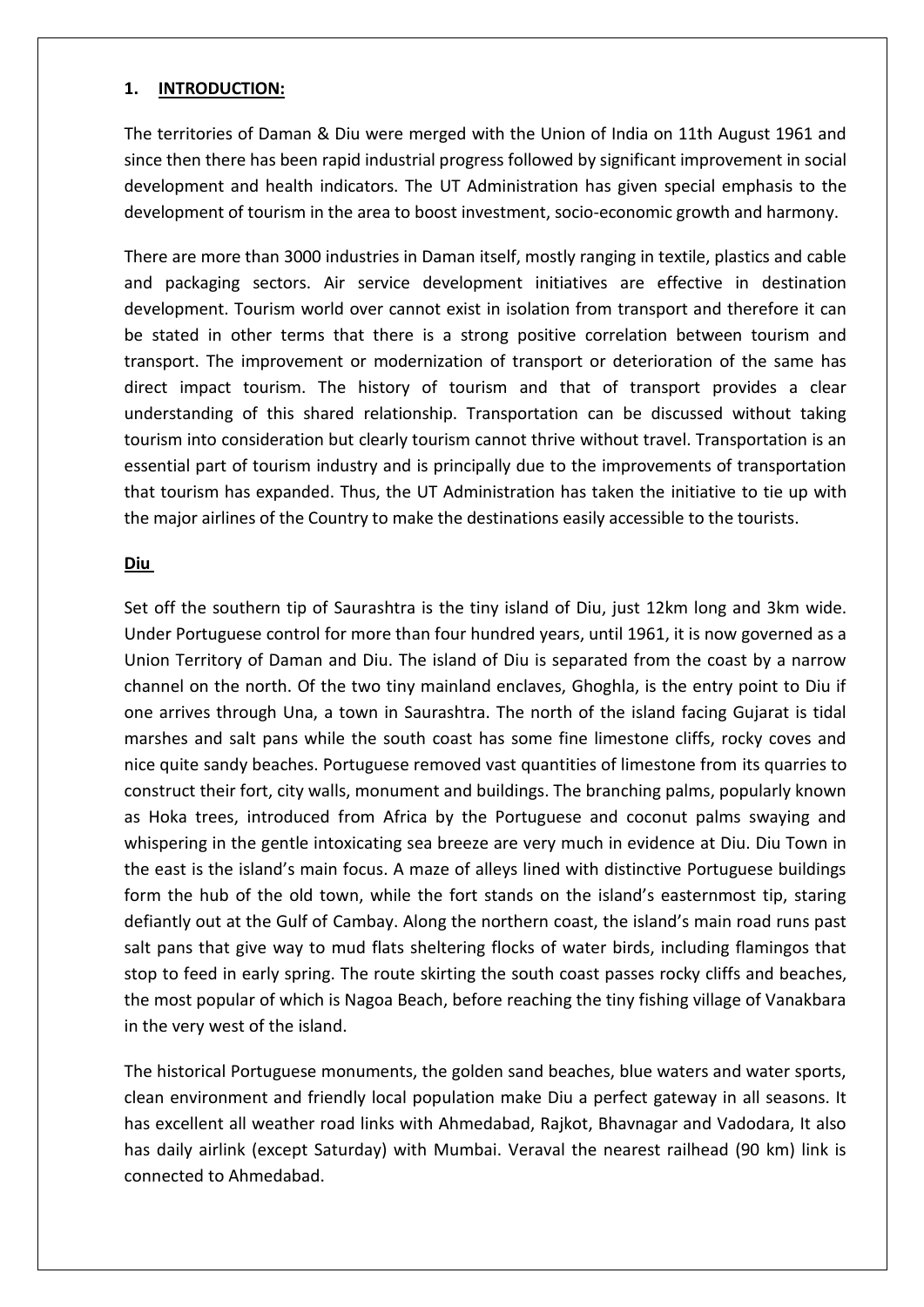# **i) The Campaign – ILHA de CALMA**

A campaign was launched in February 2015 through various media platforms to make the place known to people who are looking to take a break and to create nationwide awareness.

The Campaign was very successful and won various awards besides having direct impact on the number of footfalls to the destination which has grown by 120% for the period Feb-May 2015. To encourage and ease out the travel to Diu, the UT Administration has taken initiative to start scheduled air services from nearby cities like Ahmedabad and Mumbai.

# **ii) Festa De Diu**

In pursuance of the above objective to transform and create Diu as an important and niche destination besides putting Diu in the World Tourism Map, an event by the name and style of Festa De Diu was organized from  $1<sup>st</sup>$  Dec 2015 to  $15<sup>th</sup>$  Feb 2016. This was Asia's longest Beach Festival, which was inaugurated by the Hon'ble President of India. Seeing a very positive response this event has now been translated in to Annual calendar event, which would also attract foreign tourists.

The event created further awareness amongst tourists, increased flow of visitors, projected Diu as a viable investment destination for the Tourism Industry, boosted the local economy, and effectively projected Diu as a premium and niche destination to the global audience. The event further helped create and consolidate critical infrastructure for Destination Diu which are essential for development of any major tourist destination. This is now a calendar event of the UT Administration of Daman and Diu.

# **iii) Nagoa Beach**

Nagoa Beach is perhaps the most beautiful and serene beach in Diu. A dip in its crystal clear waters is a must. Or simply unwind, sunbathe, wade in the shallow waters, ride on a camel or pony or try water sports available at the beach. Nagoa beach is home to a peculiar branching palm called "Hoka". Brought by the Portuguese, Diu is the only place in India to have a luxuriant growth of these trees.

# **iv) Ghoghla Beach**

Ghoghla Beach, with its golden sands, is the largest beach on the island of Diu. For those seeking adventure, this beach presents the perfect opportunity for swimming, sunbathing, parasailing or surfing. Food and accommodation are easily available at the beach. Ghoghla beach offers splendid views with occasional sightings of dolphins.

# **v) Chakratirth Beach & INS Khukri Memorial**

One of the advantages of being on an island is that you are bound by a beautiful coastline. Diu has a number of beautiful beaches including Chakratirth Beach. This beach is centrally located, adjoining the town of Diu.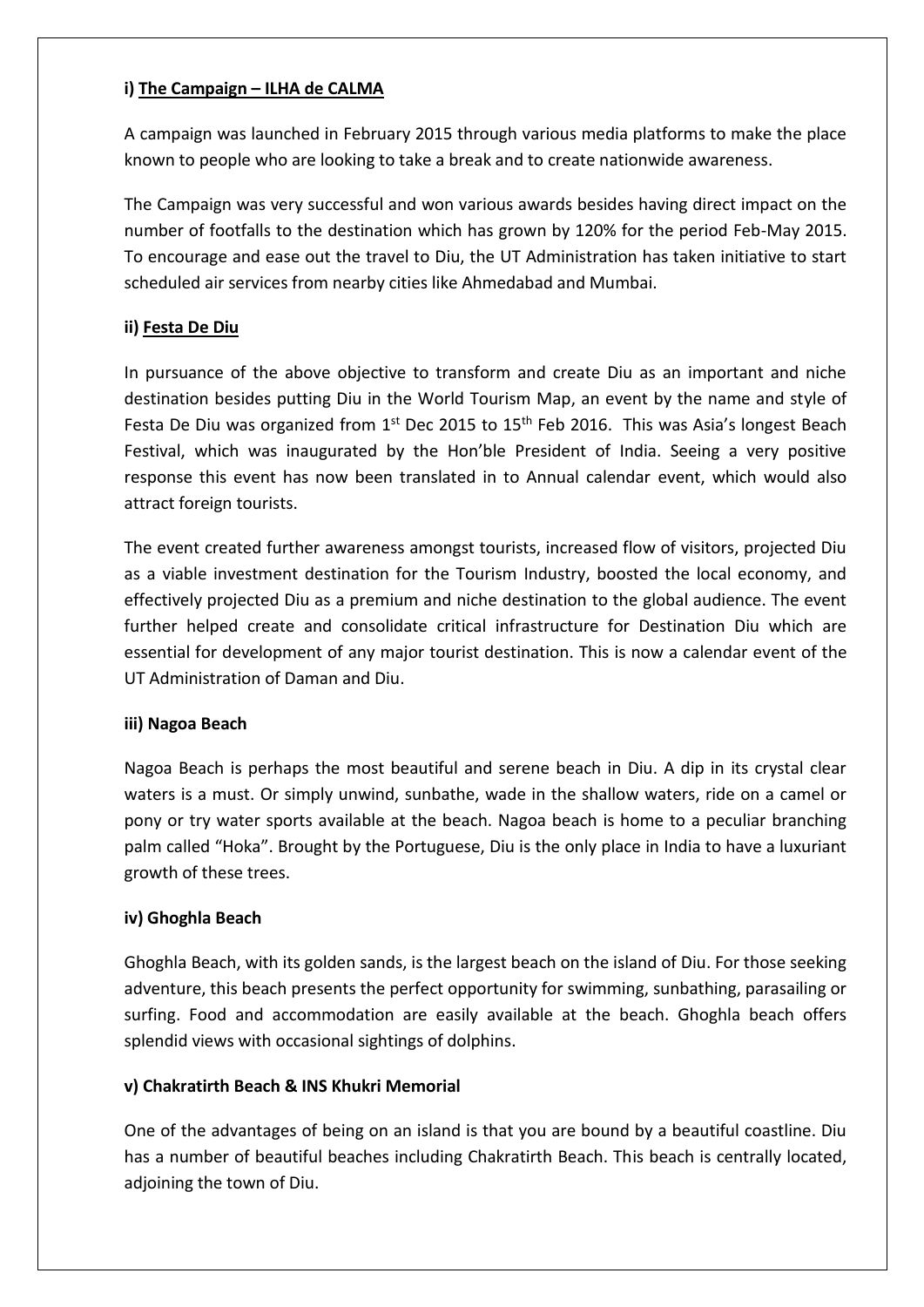During the India Pakistan War of 1971, the Indian Naval Ship Khukri sank as a result of three torpedoes fired at her by a Pakistani Submarine, taking down a crew of 18 Officers and 176 sailors. Captain Mahendra Nath Mulla Mahavir Chakra of the Indian Navy, the then Commanding Officer of the ship, chose to go down with the warship. The Memorial pays homage to the heroic act of Captain Mulla and his valiant crew. There is an amphitheater adjoining the memorial. Also, one can see the beauty of sunrise and sunset from the same point here.

## **vi) Gomtimata Beach**

With its quiet environment, ceaselessly rolling waves and white-sands, the Gomtimata Beach has a mesmerizing effect on those who come seeking a moment of repose. Swaying palm trees and the cool sea breeze makes this beach popular with tourists from all over the world. Swim, sunbathe or simply dip your feet in the waters of this serene beach. Gomtimata Beach is located to the west of Diu and is easily accessible from anywhere on the island.

#### **vii) Jalandhar Beach**

For those looking for a divine experience, a visit to the Shrine is a must. Climb the hillock located just off Jallandhar beach to find the stone carved face of Jallandhar, a mythological demon who was killed by Lord Krishna. Enjoy the beachfront and amazing sea views from up here and let go of all your worries.

#### **viii) Diu Fort & Panikota**

The Diu Fort is a majestic sentinel silently overlooking the Arabian Sea. Built in 1535, this Portuguese fort was known to provide a strategic vantage point against enemy attacks. The fort with its double moat, a splendid array of cannons, small chapels, engraved tombstone fragments, and look-out points, presents a perfect getaway for those looking to escape the humdrum of city life. This is also one of the seven wonders of the world, of the PORTUGUESE during the Portuguese regime in the world.

Prepare for a truly unique and calming experience when you visit the Fortress of Panikota. Also known as 'Fortim do Mar', this magnificent sea fort is built at the mouth of the creek and can be accessed only by canoe or motor boat. In it also reside a lighthouse and a chapel consecrated to Our Lady of the Sea.

# **ix) Naida Caves**

The Naida Caves are an explorer's delight. Located outside the city wall of the Diu fort, these caves are a network of hewn hollows and steps which beg to be explored. The history of the caves suggests that the Portuguese hacked off building materials during their reign, which resulted in the formation of the caves. Plan a visit on a clear sunny day, and be assured that the cave's natural openings will not disappoint with a spectacular display of light.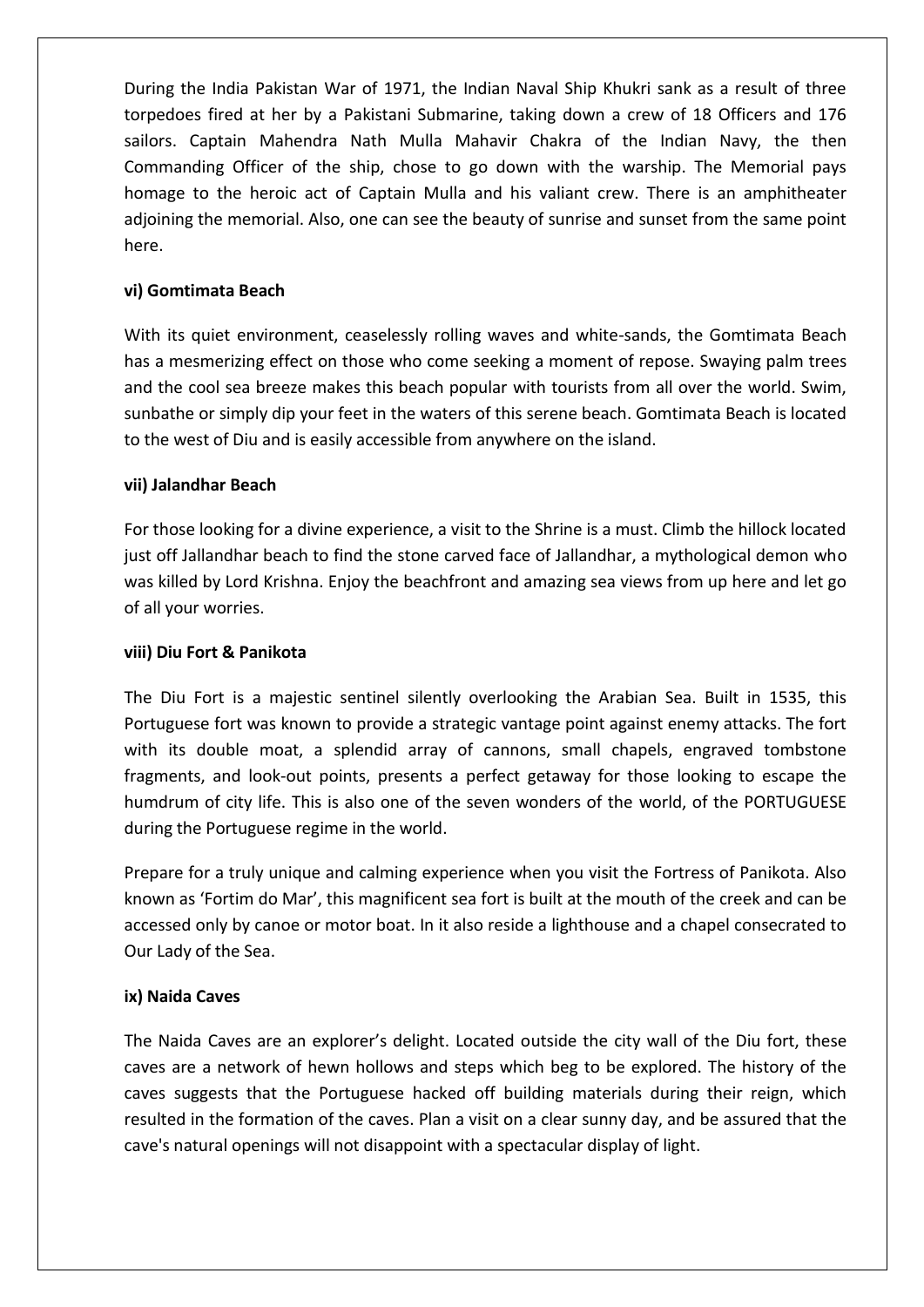#### **x) St. Paul's Church**

Built in 1610, this impressive church is dedicated to Our Lady of Immaculate Conception. Its baroque style of architecture and curiously treated volutes make it the most elaborate of all the Portuguese churches in India. This place of worship, with its white spires that seem to reach out to the skies, proclaims peace and divinity in the quite, little enclave of Diu.

## **xi) Gangeshwar Temple**

The temple finds its name in mythology as the temple where the five Pandavas worshipped Lord Shiva during their exile. The most remarkable feature of the Gangeshwar Temple are the five shivlings set amidst the rocks. The shiv lings get washed by the waves of the sea, exposing only the tip of the lingams during high tides. The cave temple exudes powerful energy and is much revered by devotees of the mighty Lord Shiva from around the world.

# **xii) Church of St Francis of Assisi**

Built in 1593, the Church of St Francis of Assisi is one of the oldest and most beautiful churches on the island. A divine message seems to reverberate everywhere when you stand in this church of immaculate architectural beauty. This old church overlooks the mesmerizing Arabian Sea.

Besides the above, there are various other important sites frequented by visitors like the Nagar Sheth Haveli, Seashell Museum etc

# **Daman**

Daman or Damao, a Union Territory was a Portuguese enclave for four centuries and a half till the close of the colonial rule in 1961. The first Portuguese Captain Diogo de Mello, while on his way to Ormuz, met with a violent cyclone and when all hopes were lost, suddenly found himself at the Daman coast. Daman was the battleground to oust the Portuguese and had witnessed many a wars waged against the alien powers. It had been a melting pot where races and cultures met and mixed to bring forth a multicoloured identity. This paradise of peace, solitude and contentment with its coastline about 12.5 km along the Arabian sea (the Gulf of Khambhat) was once known as Kalana Pavri or Lotus of Marshlands. A laid back little town, Daman is divided by the Damanganga river. Nani Daman (or Little Daman) in the north and Moti Daman (or Big Daman) in the south which retains something of the Portuguese atmosphere in its Government buildings and churches of colonial origins enclosed within an imposing wall.

Daman gratifies the whims of sun bathers and swimmers at its beaches, the historic churches with finely carved statues, majestic forts that rise in their imposing splendour, coconut groves, abundant greenery and round the year temperate climate all provide a lovely escape for those in search of bliss, happiness and fun far away from the bustles of city life. Being a port town, it offers an exquisite variety of sea food, fare to satisfy the demanding palates of fish lovers, while the quaint bars and sea side modern restaurants satisfy the pleasure of life. The friendly and hospitable people, Hindus, Christians, Parses and Muslims all living in harmony here on this exquisite pearl on the west coast compel visitors to come again and again. Of late, the town has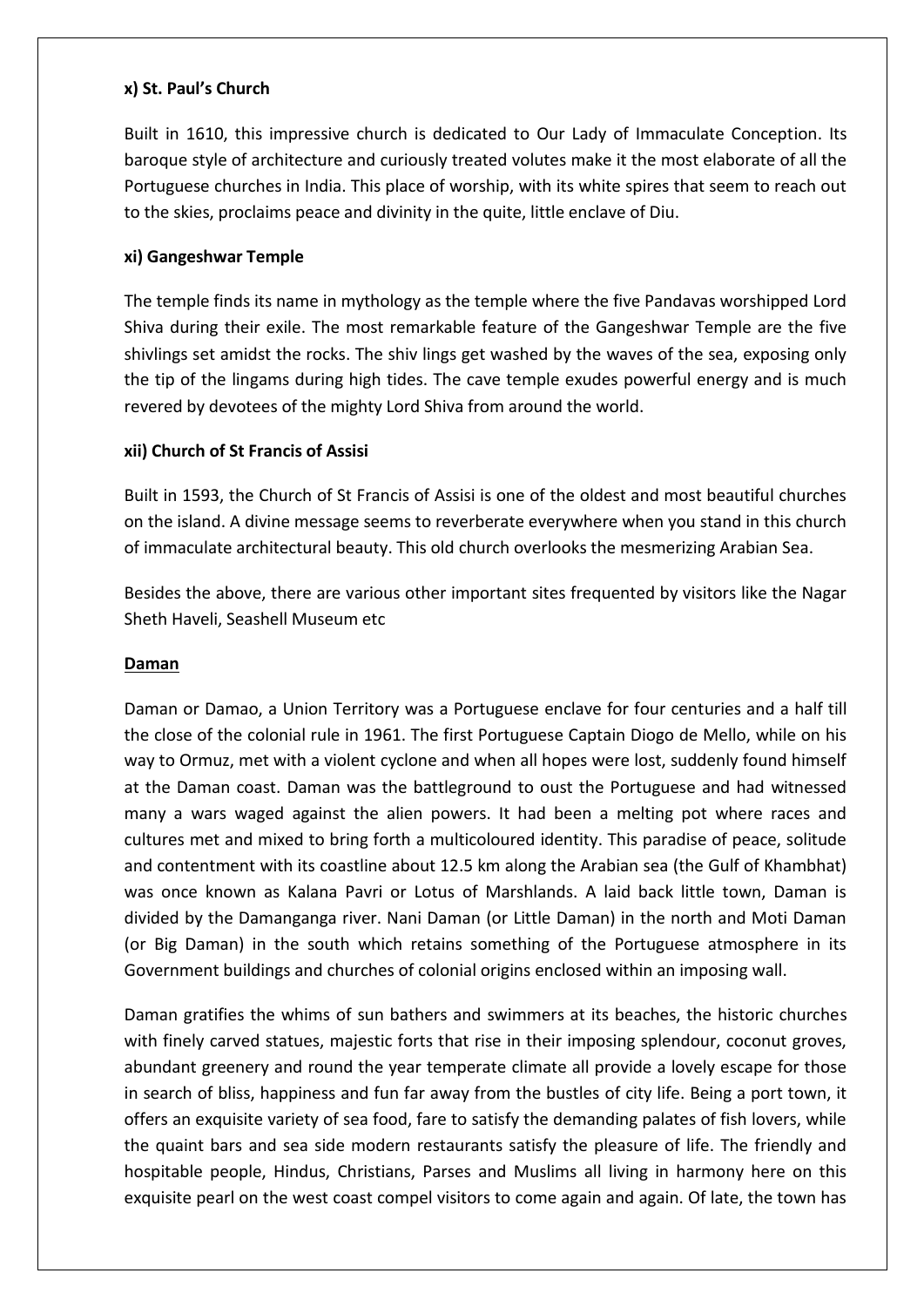fast emerged as the right place for corporate meets, conferences, seminars, orientation programmes and training sessions. Today Daman offers everything, be it heritage, culture, leisure, fun, adventure and business tourism.

This territory is well connected by rail, road and air. Daman is situated on the southern border of Gujarat state just off N.H. - 8 and is about 190 kms from Mumbai and 12 kms from Vapi - the nearest railway station on the Western Railway. Diu is on the Saurashtra Coast, about 90 kms south of Verawal and 200 kms from Rajkot.

The territories of Daman & Diu were merged with the Union of India on 11<sup>th</sup> August 1961 and were highly backward in terms of socio-economic development at that time. However, once the Government of India announced certain tax concessions for these territories in the 1980's there was rapid industrial progress followed by significant improvement in social development and health indicators. The UT Administration has given special emphasis to the development of tourism in the area to boost investment, socio-economic growth and harmony.

Daman receives approx. 3 million tourists annually and the important destinations that are normally visited in Daman are as under:

- i) **Jampore Beach:** About 3 km south of Moti Daman, the Jompore Beach is sandy and safe for swimming, pleasant spot with casuarinas plantation on the sea shore, where one can commune with nature in sublime solitude. One can walk on the soft wet sand with golden tinge right into the sea during low tide. The beach line is broad and quite serene. The sea here is free from undercurrents and dangers. Horse riding is also available at Jampore Beach. The Fisherman's Beach at sea face in Nani Daman, yet another popular place is also a good sandy beach.
- ii) **Devka Beach:** About 3 km north from Nani Daman, Devka Beach shoreline offers excellent recreation to the visitor. The ambience is serene and easy going. Walking the beach as the waves dance at your toes and the visual drama played out by nature with sea turning its colour and the sky mirroring each passing mood has always charmed the tourists. During low-tide, one can walk right into the sea and collect shells and various stones. The traveler can beat the summer heat by taking swim in the cool water of the sea but take precaution while bathing in sea as there are rocky formations beneath the water.
- iii) **Church of Bom Jesus:** Started in 1559 but consecrated in 1603, the church of Bom Jesus was a parish church in the early days of the Portuguese rule. The monument is living tribute to the craftsmanship of Portuguese artisans in ornate and intricate design. The main feature of the church is its painted an gilt wooden altar reredos and pulpit. The richly carved main south door with the elevated facade, lofty ceiling, embellished with the statues of six saints are aesthetic and pleasing. Done in the best traditions of Roman Church art and architecture, the church dedicated to Bom Jesus attracts both, tourists and pilgrims, in large numbers.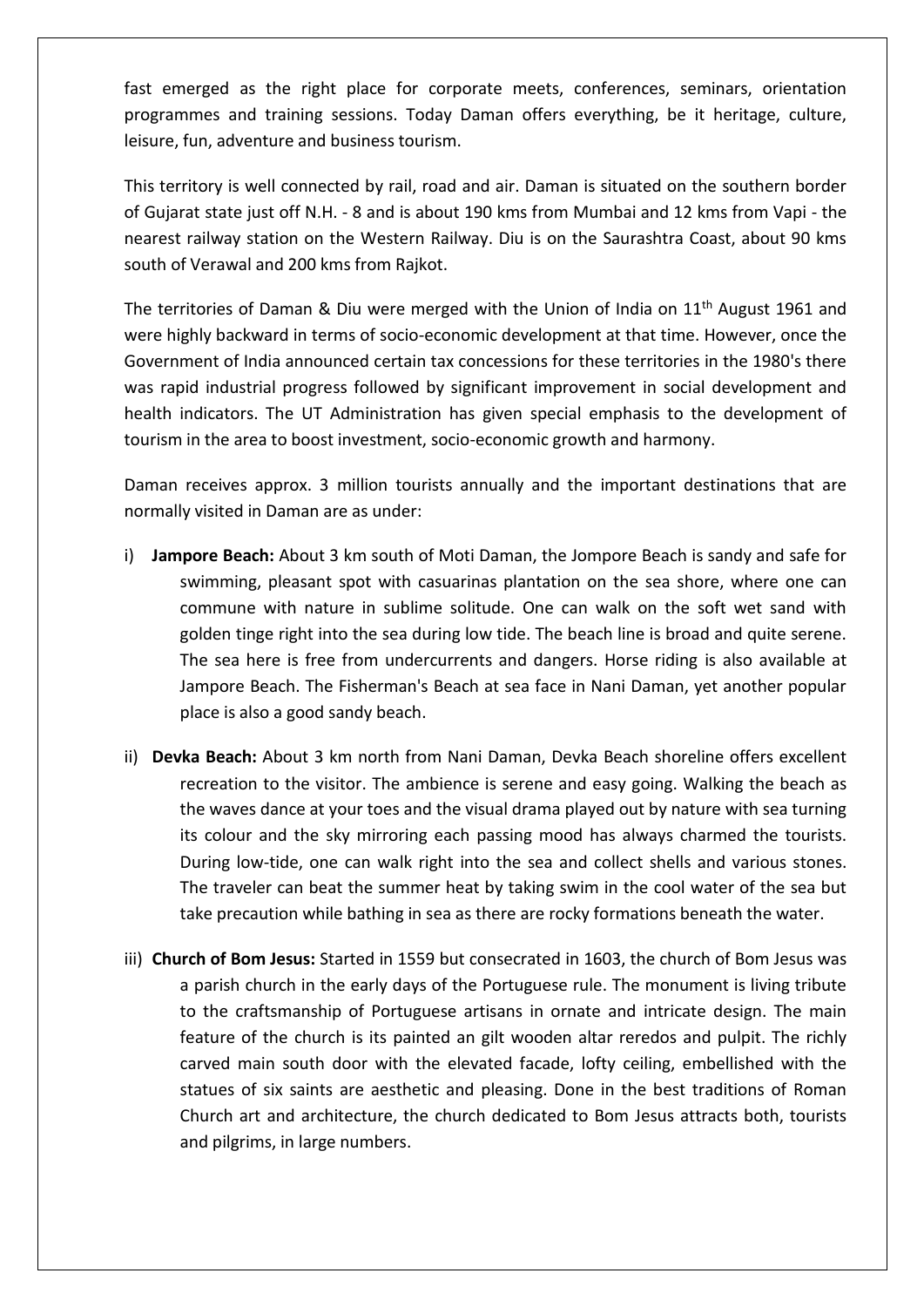- iv) **Chapel of Our Lady of Rosary:** Against the fort wall is the Chapel of Our Lady of Rosary dating and glided wooden panels illustrate stories from the lives of the blessed saints. The ceiling features charming carved golden cherubs. The statue of Mary of Rosary was placed on the altar in thanksgiving by the Portuguese commander for rescue from a Maratha attack by Shivaji.
- v) **Church of Our Lady of Remedies:** The Church of Our Lady of Remedies was built by the Portuguese Governor and Captain in 1607 AD. The main altar is carved and gilded with 17th century engravings.
- vi) **Church of Our Lady of Angustias:** The Church of Our Lady of Angustias built on the grave of Agostinho Xavier de Silva Vidigal is also a piece of master craft in wood built by Portuguese artists.
- vii) **Mirasol Resort and Waterpark:** The Mirasol Resort and Waterpark is a wholly man-made wonder where the visitor enjoys boating in the artificially created lake surrounding the two islands connected by bridge. Various interesting features like mini train ride, video games, machan like setting on tree tops, water slides, and sumptuous food to make it a favourite family tourist spot. The brightly lit up fountains and the reflected lights during the night cast an amazing and magical spell on the tourist. The place has been the favourite for shooting of many a film because of its remarkable greenery and panoramic surrounding with well laid gardens and coconut tree cover.
- viii)**Vaibhav Waterpark:** An array of 36 thrilling rides in Vaibhav Waterpark surrounded by farms of mangoes, coconut and chikoos on tha Kanta Vapi road, about 7 km from Daman is another place for fun and adventure. An ideal place for family, the place offers non-stop excitement and good facilities.
- ix) **Fort of St. Jerome:** On the north side of the Damanganga river, this fort in Nani Daman is named after St.Jerome, one of the most eminent fathers of the Catholic Church. Started in 1614 AD, after the Mughal Invasion, by the 12th Portuguese Viceroy of India, Dom Jeronimo de Azevado it got completed in the time of Dom Franciso de Gama in 1672 AD. The small fort with a giant gateway facing the river with a large statue of St.Jerome and two giant human figures, on either side of the gateway encloses an area of 12250 sq.m. The fort encloses a church. Our Lady of the Sea (now used as a school) and a cemetery. The view of the small fishing fleet which anchors alongside from the fort is interesting.
- x) **Fort Of Moti Daman:** Soon after the conquest of Daman in 1559 AD, construction of this massive fort started and lasted till the end of 16th century AD. It encompasses about 30,000 sq. m. with ten bastions and two gateways - southern (land) gate and the northern (sea) gate. The fort is protected by a moat on the land side and also connects the river to the sea. The main street inside the fort runs north - south and all along the inner wall there are barracks of defence personnel.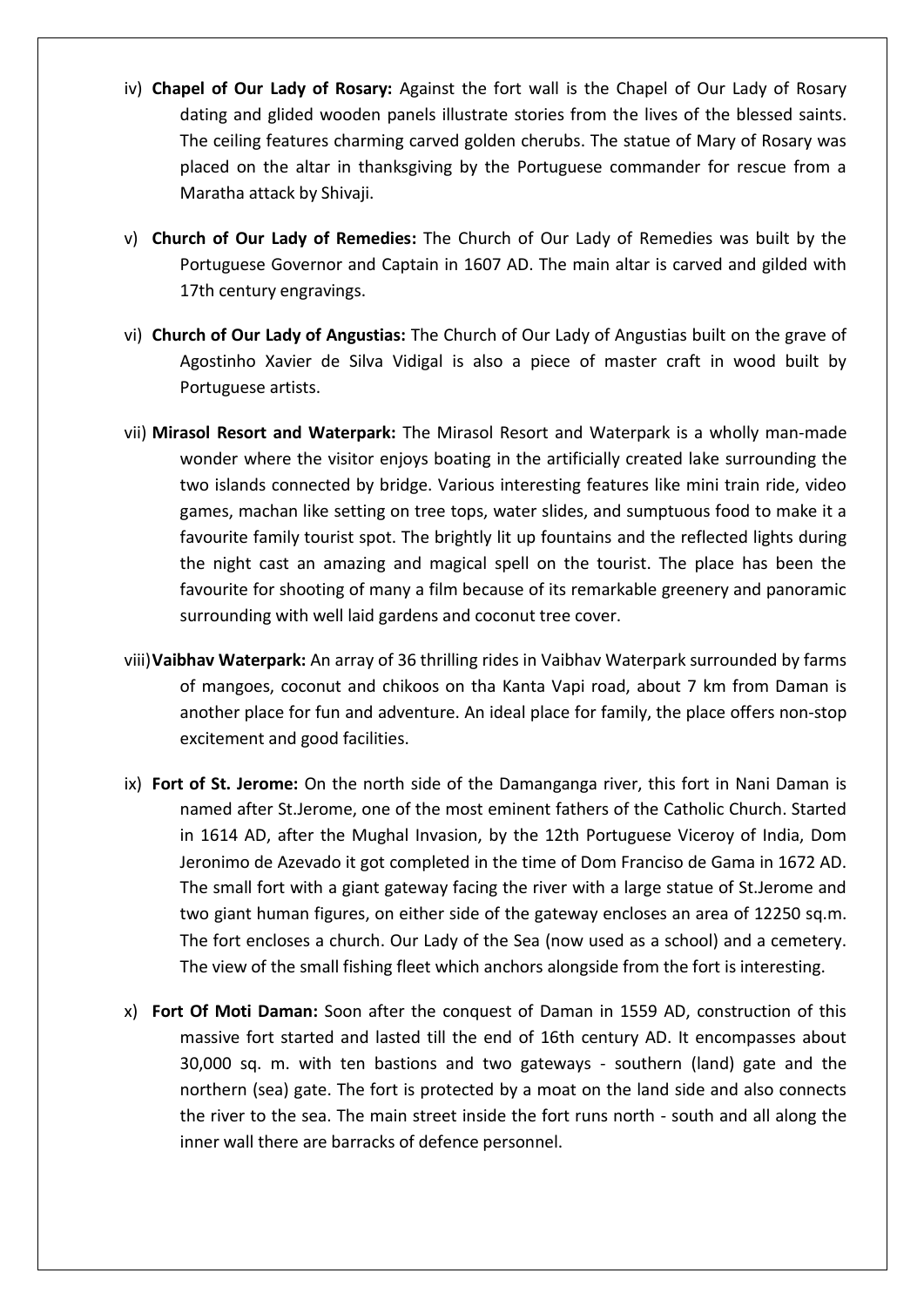xi) **Light House, Daman:** The stately Light House is another popular site for tourists.

#### **xii) Festivals in Daman**

Fairs and Festivals are essence of Indian culture. This colorful cultural, social and economic panorama is the center of attraction and a rare combination, where the entire atmosphere is dazzlingly theatrical and lively. The main festivals are the Nariyal Poornima and Christmas. In Daman the various communities celebrate festivals like Holi, Diwali, Mahashivratri, Id-ul-Fitr and there are other local observances too.

### **Daman Beach Festival**

The administration for the first time organized a 3-day Daman Beach Festival on Light-house, Moti Daman from 28-30 Dec 2015 in a grand manner to showcase the cultural extravaganza of Daman. The festival was a grand success and was attended by thousands of visitors and locals over the 3-day festival period.

#### **Gangaji Fair**

The Somnath Madadev temple in the village of Dabhel is the venue of a grand fair and celebrations every year in March. It is believed that the present Shivlinga miraculously appeared here in the 19th Century on the request of a monk who was a true devotee of Shiva. The existing temple was rebuilt in year 1972-73 and since then every year a fair is organized here which is visited by a large number of people from within the district as well as outside. Thousands having faith in the occasion congregate at somnath Mahadev, take their holy bath in the water tank, conduct the religious activities to invoke the blessings of lord Shiva.

#### **Nariyal Poornima**

Organized by the administration of Daman and Diu and West Zone Cultural Centre, Nariyal Poornima is a regional festival held at Daman every year. This festival is a magnificent spectacle of a variety of colorful water sports at the creek between Moti and Nani Daman and culturally enriched show put up by the west zone cultural centre in the month of august. One of the highlights is the coconut food festival organized as part of the celebration. This festival commemorates the end of monsoon season and the commencement of the fishing season for the sea faring community of this coastal region. They look forward to resume sailing in the quest of action and adventure and livelihood. On the occasion of Nariyal Poornima, the people of Daman flock to the seashore to offer coconuts (Nariyal) to the mighty Gods who preside over wind and water. The strength of tradition and belief lends the atmosphere unique appeals and the day is marked by revelry joy and feasting.

#### **Christmas**

Daman celebrates the Christmas Festival as part of its tourism promotion program and people from far and wide come to witness the fascinating Portuguese dance, which have retained its rich tradition and form. The festivals are noted for their performances in tune with superb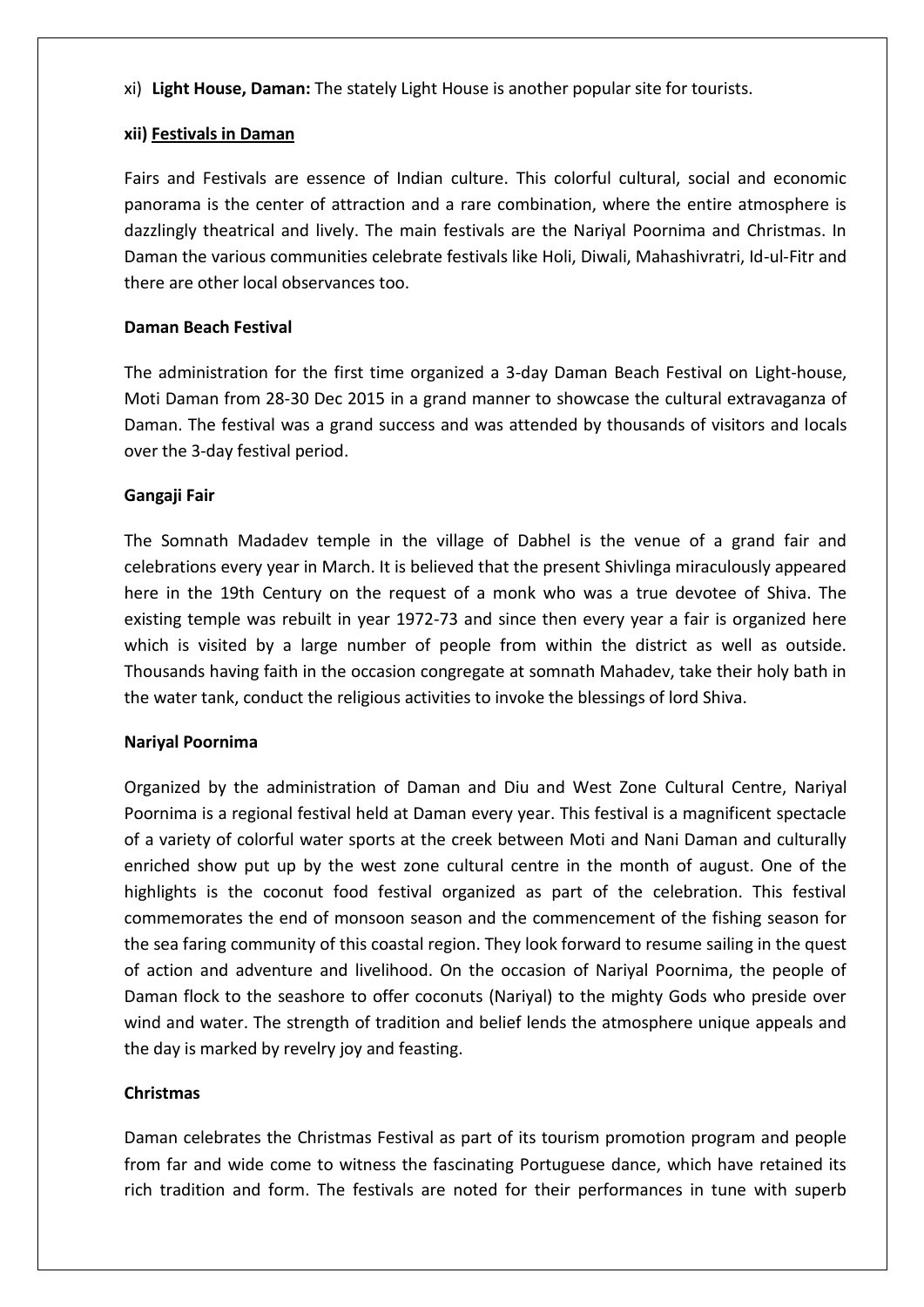melody and accompanying music. The festival aims to promote the good will and fellowship. Houses are decorated all over to receive the infant Jesus. Bright and colorful Christmas lamps cheer up the nights. Daman explodes with light, laughter, and song and dance during the happy season of Christ's nativity.

The UT Administration of Daman and Diu is undertaking various marketing and promotional proposals to develop tourism in the UTs and attract a lot of tourists (Domestic as well as International) to discover this unexplored destinations.

# **2. Objective:**

The Expression of Interest (EOI) are invited from scheduled commercial airlines to operate scheduled commercial air services on the Mumbai – Diu – Mumbai (7 days a week); Ahmedabad - Diu - Ahmedabad (4 days a week).

# **3. Project Details:**

A paradise in its own right and situated off the southernmost tip of the Saurashtra Peninsula of Gujarat, Diu, the Isle of Calm is surrounded by the blue waters of the Arabian Sea on three sides and the picturesque Chasi on the North.

A traveller's `El Dorado', Diu has some of the most breath-taking natural and man-made wonders packed within minutes of each other. Cocooned in an area of just 38.80 sq. kms; it has few small but beautiful beaches each carrying a different charm for an unforgettable experience.

Small but yet sublime, this tiny pendant of Saurashtra is steeped in immense history. The Mauryas, Chalukyas, Rajputs and Mughals have all shaped and affected its history but it is the distinct Portuguese impact of over four centuries, lasting right up-to the liberation of Diu in 1961 which is evident even today.

As a grand testimony to the strategic importance the island held for its rulers, the Diu Fort, built in the 16th Century by the Portuguese, stands engulfed in peace and silence as a witness of the fierce past.

Discover your Quantum of Solace at the peaceful and beautiful Naida Caves situated just outside the Fort Walls. As you descend from its natural opening through intriguing network of hollows and steps, be amazed as the natural light plays hide and seek through the openings in its ceilings.

One may indulge in a variety of activities or just laze around for your blissful sojourn!

The details of the Tourist Arrivals in Diu, is enclosed in Annexure 2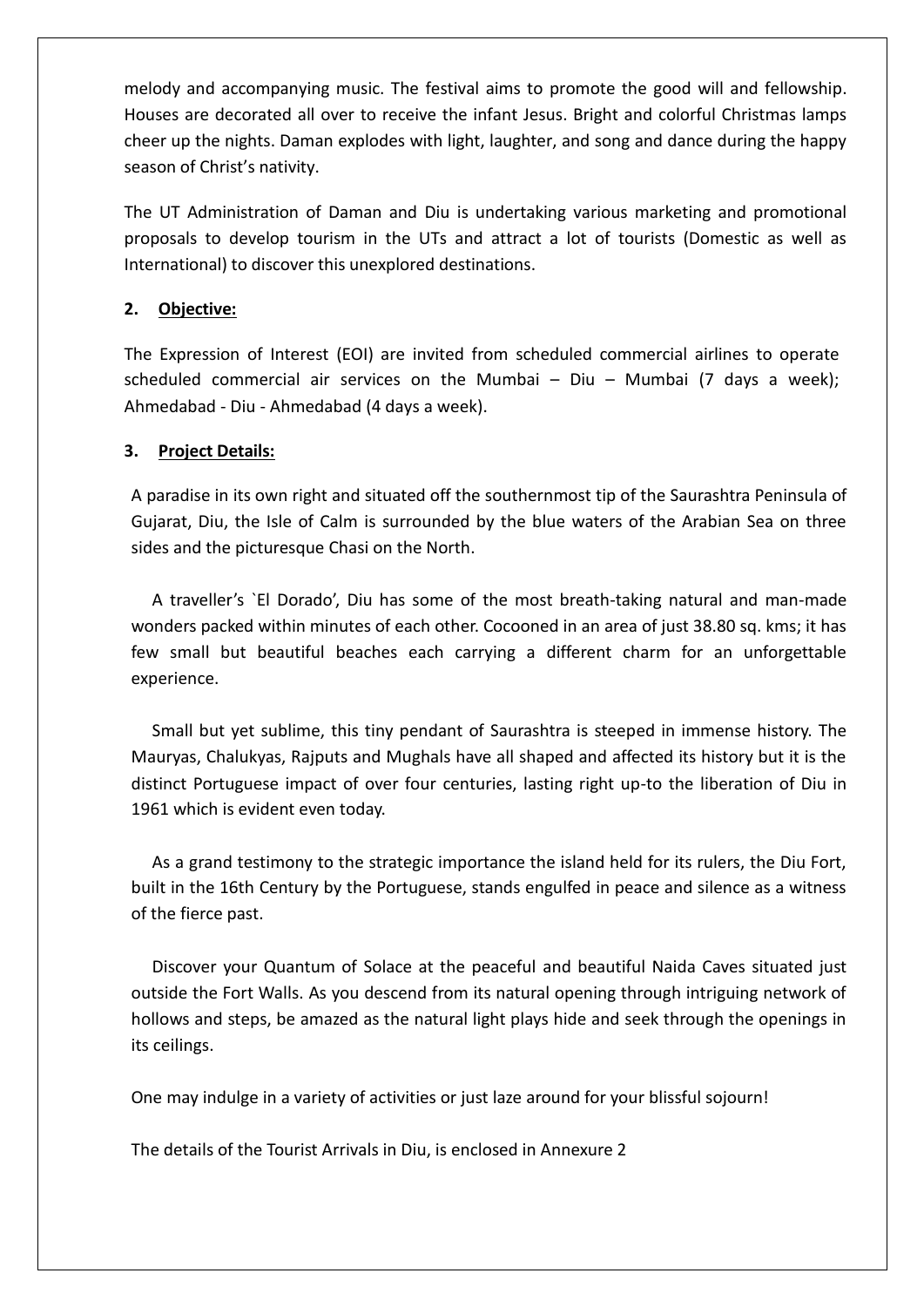#### **i) The Campaign – ILHA de CALMA**

A campaign was launched in February 2015 through various media platforms to make the place known to people who are looking to take a break and to create nationwide awareness.

The Campaign was very successful and won various awards besides having direct impact on the number of footfalls to the destination which has grown by 120% for the period Feb-May 2015.

#### **ii) Festa De Diu**

 In pursuance of the above objective to transform and create Diu as an important and niche destination besides putting Diu in the World Tourism Map, an event by the name and style of Festa De Diu was organized from 1st Dec 2015 to 15<sup>th</sup> Feb 2016.

The event created further awareness amongst tourists, increased flow of visitors, projected Diu as a viable investment destination for the Tourism Industry, boosted the local economy, and effectively projected Diu as a premium and niche destination to the global audience. The event further helped create and consolidate critical infrastructure for Destination Diu which are essential for development of any major tourist destination

To ensure an effective mode of developing the tourism industry by introducing Private Public Partnership, The Tourism Department, UT Administration of Daman & Diu, intends to encourage the tourists inflow into this territory and develop it into an international tourist destination and bring it on the global map.Keeping in the view the potential of air travel in these sector and also as a part of initiative to promote Tourism through providing reliable seamless air connectivity, the Tourism Department, UT Administration invites "Expression of Interest" (EOI) from interested scheduled commercial airlines to operate scheduled commercial air services on the Mumbai – Diu – Mumbai (7 days a week); Ahmedabad – Diu - Ahmedabad (4 days a week).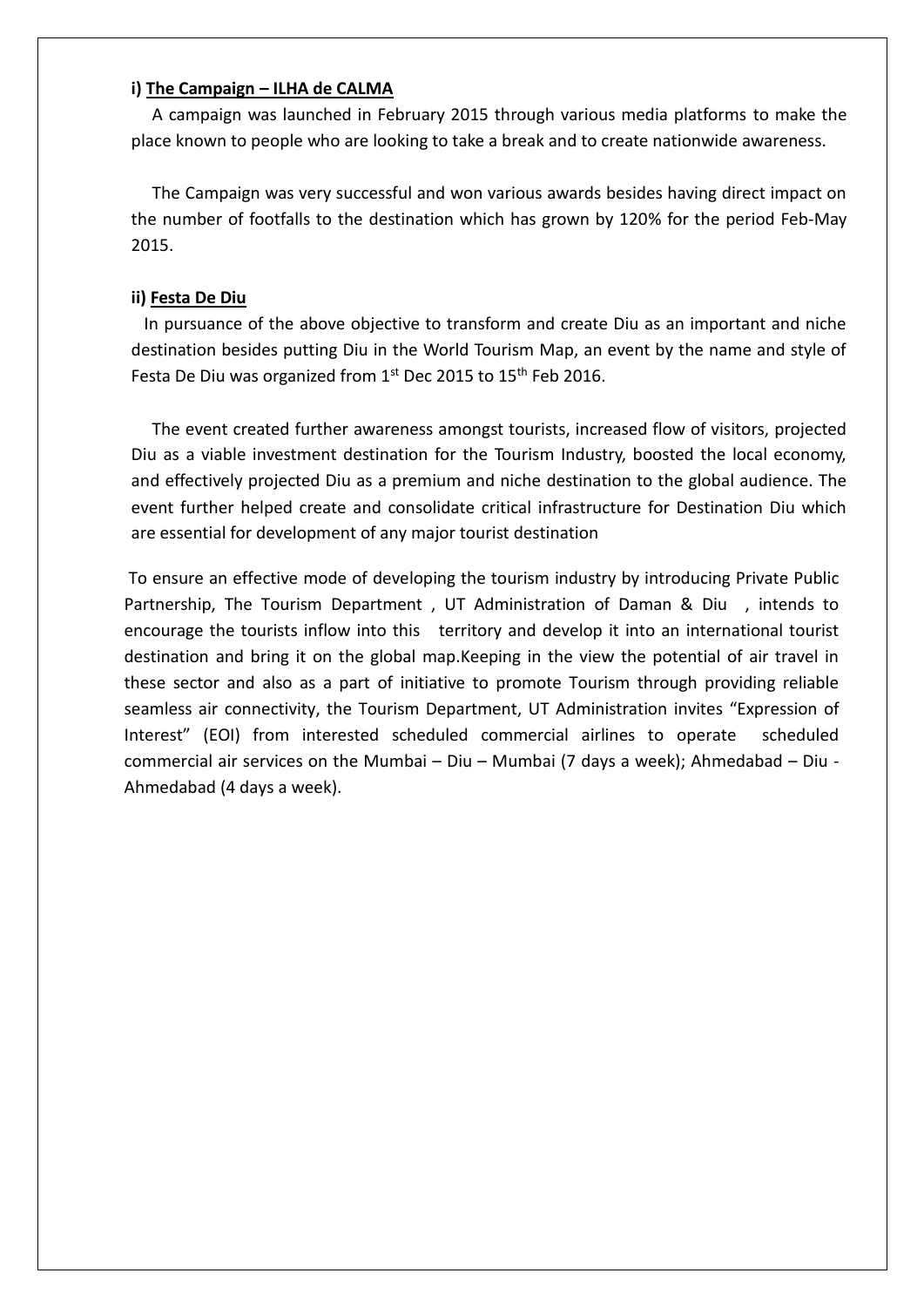#### **4. BIDDING PROCEDURE:**

#### **4.1.Bidding Procedure**

The bidders should meet the following qualification criteria and shall submit supporting documents. Bidder should:

- i. Be a scheduled commercial airline with a valid license from Directorate General of Civil Aviation (DGCA) on the date of submission of EOI.
- ii. Documentary evidence / proof of the experience are to be furnished supported by "Certificate issued by the Authority concerned".

#### **Note:**

- a. It is specially clarified here that the aforesaid criteria is the minimum eligibility criteria and additional qualification filters may be introduced at RFP stage.
- b. The Department of Tourism, reserves the right to accept or reject any application and to annul the selection process at any time, without incurring any liability and without assigning any reason thereof.
- c. The reference aircraft for this scheme is the  $ATR-72$  or equivalent aircrafts only which can seat up to 78 passengers in the economy class configuration.

# **4.2. Pre-Submission Meeting**

- 4.2.1. Pre-Submission Meeting will be held on 9<sup>th</sup> March 2016, at Secretariat, Moti Daman, with the Interested Bidder(s) for discussion on development envisaged by the Department of Tourism, Bidders are invited to give their suggestions and recommendation on the scope identified by Department of Tourism, to be developed.
- 4.2.2. Considering the suggestion and recommendation made by the prospective bidders, RFP document shall be modified accordingly.
- 4.2.3. Amendment and modification in the RFP document shall be solely at the discretion of the Authority

# **4.3. EOI Preparation Cost**

The Bidder shall be responsible for all of the costs associated with the preparation of its EOI and its participation in the bidding process. Department of Tourism, shall not be responsible or in any way liable for such costs, regardless of the conduct or outcome of the bidding process.

 The EOI document & amendment(s) if any can be downloaded from website [www.nprocure.com](http://www.nprocure.com/) and [www.daman.nic.in](http://www.daman.nic.in/)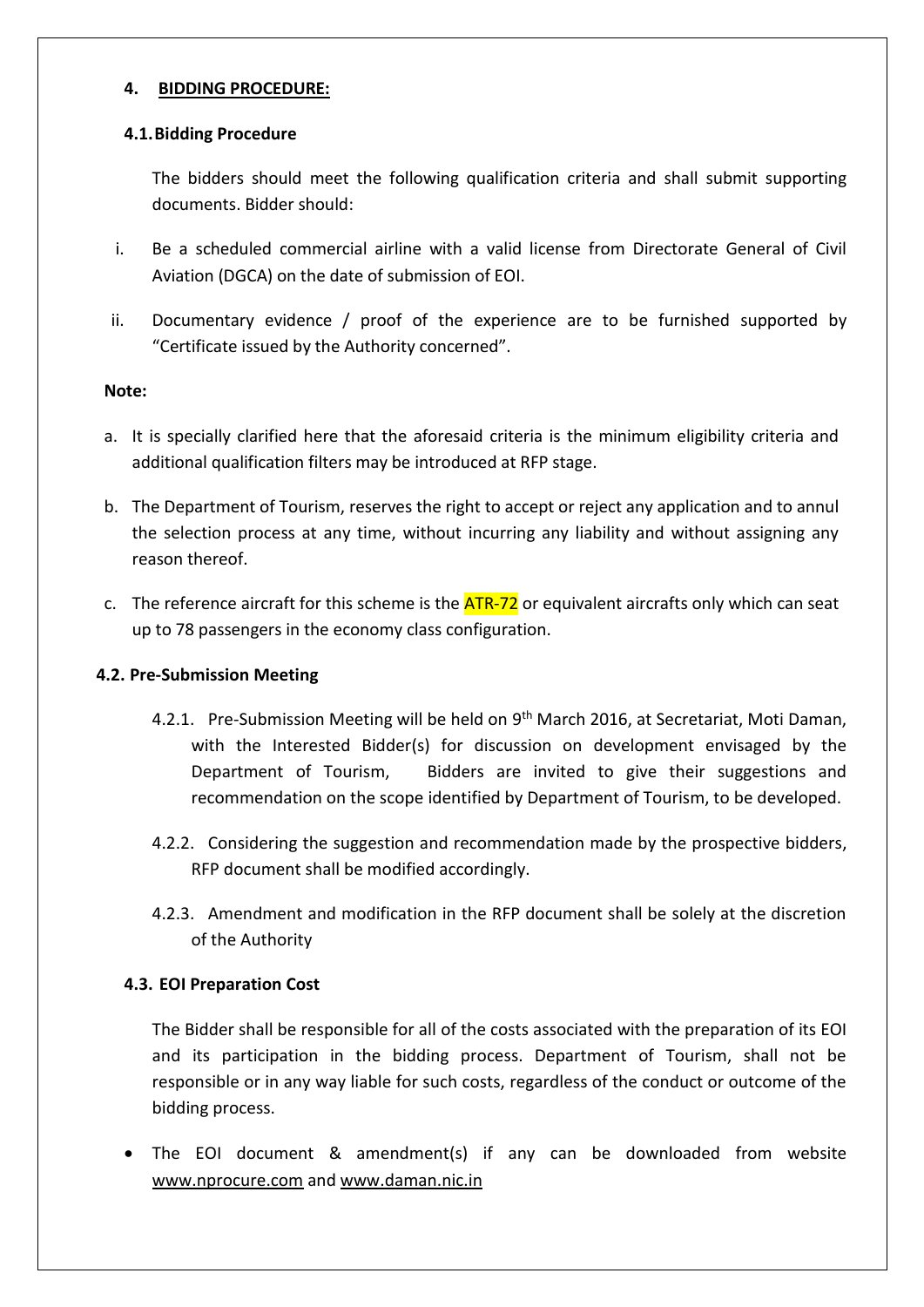# **4.4. Clarifications/Communication sought by Bidder**

A prospective Bidder requiring any clarification/communication on the EOI document may seek clarifications in writing to:

#### **Deputy Director,**

Directorate of Tourism Paryatan Bhavan Near Bus Stand Nani Daman PIN CODE – 396210 Contact: 9537188833

#### **4.5. Language**

The EOI and all related correspondence and documents should be written in the English language. Supporting documents and printed literature furnished by the Bidder with the EOI may be in any other language provided that they are accompanied by appropriate translations of the pertinent passages in the English language. Supporting materials, which are not translated into English, may not be considered. For the purpose of interpretation and evaluation of the EOI, the English language translation shall prevail. It should be noted if any foreign document is not accompanied by an English version duly authenticated will be liable for rejection.

# **4.6. Currency**

The currency for the purpose of the EOI shall be the Indian Rupee (INR)

# **4.7. Format & Signing of EOI**

- 4.7.1. Bidders would provide all the information as per this EOI Document and in the specified formats. Department of Tourism, reserves the right to reject any EOI that is not in the specified formats.
- 4.7.2. The EOI should contain all the required and relevant information in the formats prescribed and as shown in the Check List.
- 4.7.3. The EOI shall be typed or printed and the Bidder shall initial each page. All the alterations, omissions, additions, or any other amendments made to the EOI shall be initialed by the person(s) signing the EOI.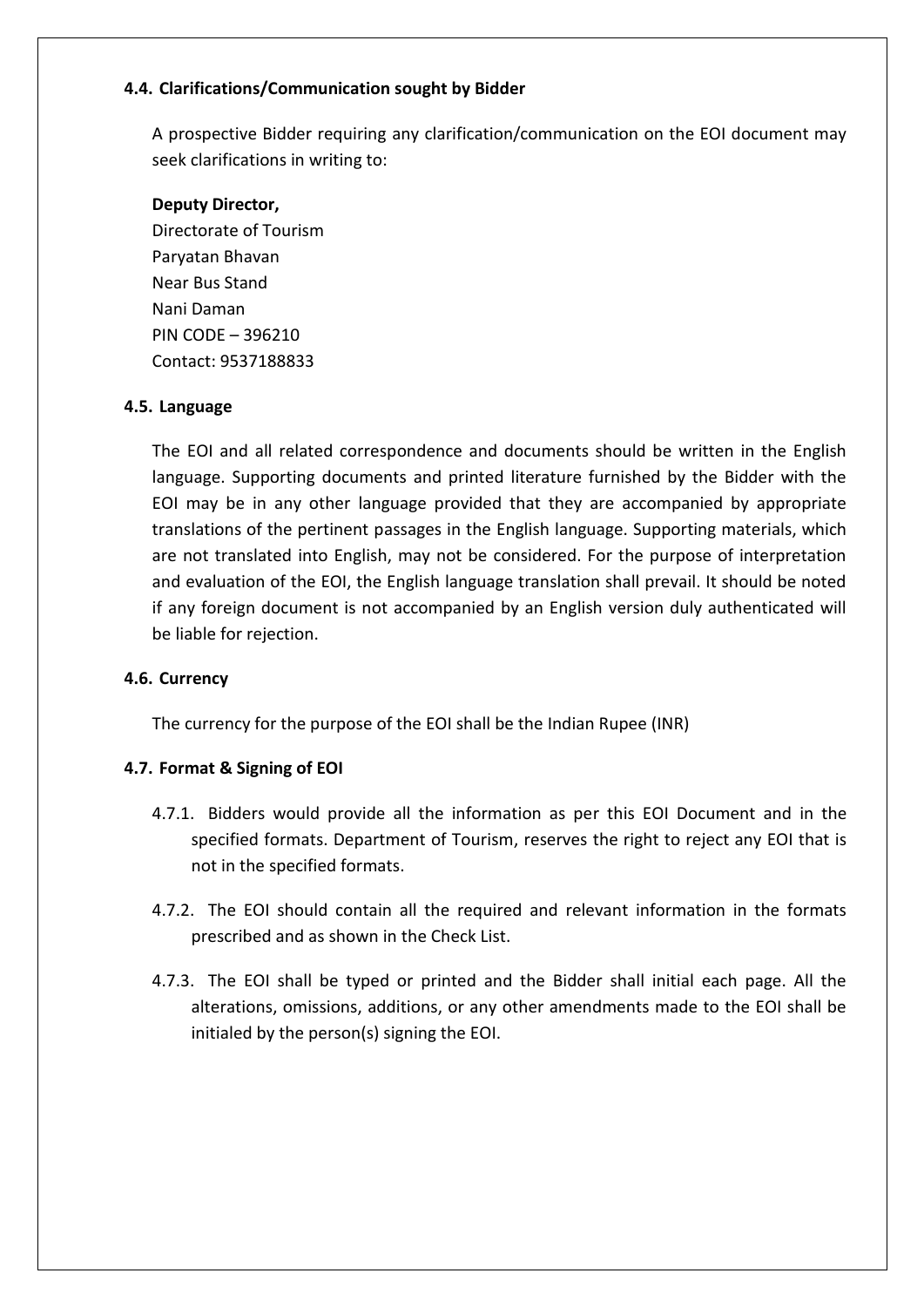#### **4.8. Sealing and Marking of EOI**

4.8.1. The envelope shall indicate the name, address and contact number of the Bidder

4.8.2. The envelope shall clearly bear the following identification:

**"TO OPERATE SCHEDULED COMMERCIAL AIR SERVICES ON THE MUMBAI – DIU – MUMBAI ; AHMEDABAD – DIU- AHMEDABAD."**

4.8.3. The envelope shall be addressed to

#### **Deputy Director,**

 Department of Tourism Paryatan Bhavan Near Bus Stand Nani Daman PIN CODE – 396210

#### **4.9. EOI Due Date**

4.9.1. EOI should be submitted on or before the EOI due date as set out in this EOI Document at the address provided in Clause 4.10.3 in the manner and form as detailed in this EOI Document. EOI submitted by either facsimile transmission or telex or e-mail will not be acceptable.

#### **4.10. Late EOI**

4.10.1. Any EOI received after the due time and date will be returned unopened to the Bidder.

# **4.11. Evaluation of EOI**

- 4.11.1. Department of Tourism would open the EOI on the due date for EOI document submissions as detailed in this EOI.
- 4.11.2. Department of Tourism, DD would subsequently examine and evaluate EOI in accordance with the criteria set out in clause 4.1.
- 4.11.3. Department of Tourism, DD reserves the right to reject any Proposal, if
	- (a) At any time, am material misrepresentation is made or uncovered; or
	- (b) A material concealment is detected; or
	- (c) The Bidder does not respond promptly and thoroughly for request of supplement information required for evaluation of the Proposal.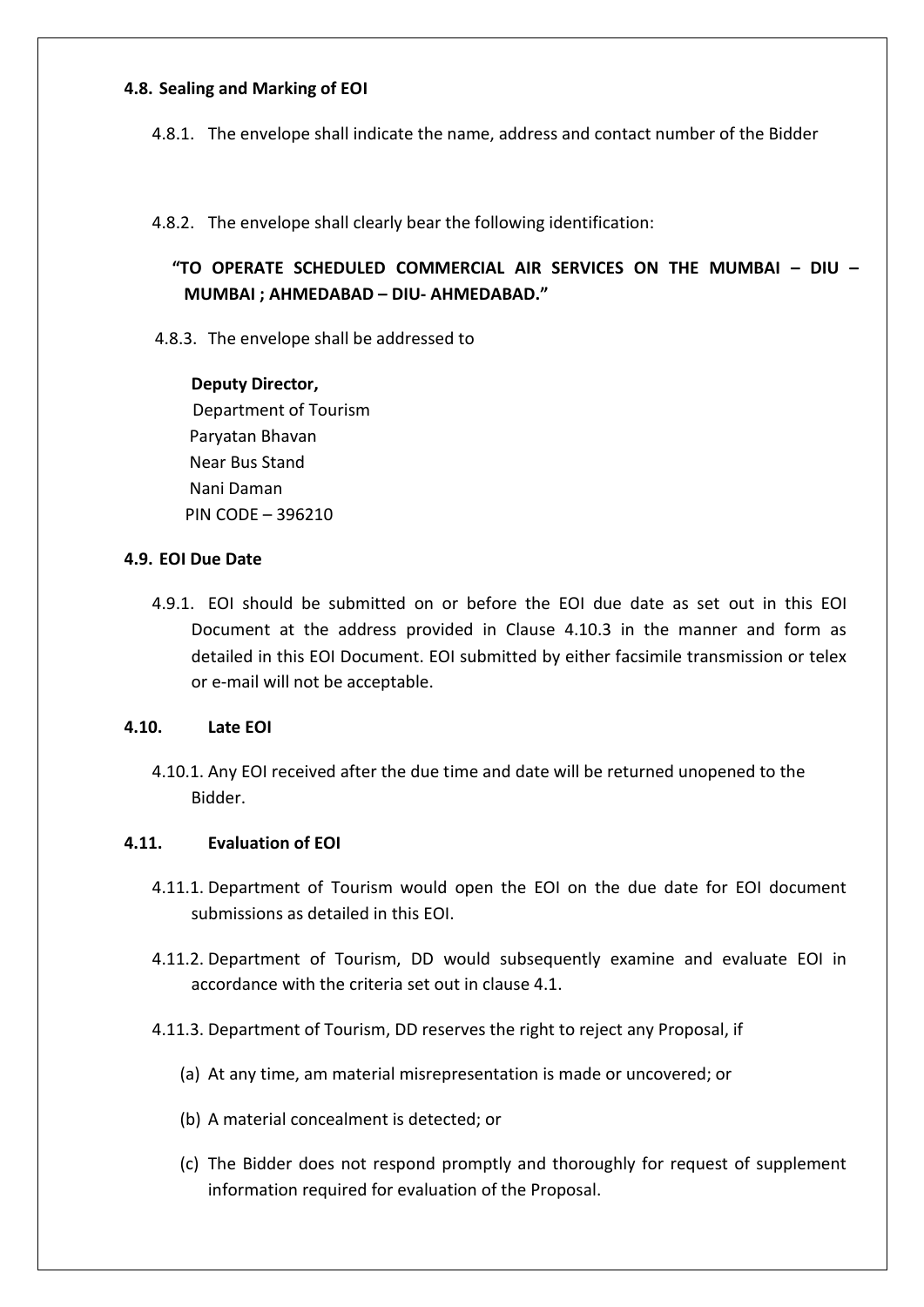## **4.12. Confidentiality**

Information relating to the examination, clarification, evaluation and recommendation for the short-listed Bidders shall not be disclosed to any person not officially concerned with the process. Department of Tourism, DD will treat all information submitted as part of EOI in confidence and would require all those who have access to such material to treat the same in confidence. Department of Tourism, DD will not divulge any such information unless it is directed to do so by any authority that has the power under law to require its disclosure.

#### **4.13. Clarification Sought by Department of Tourism, DD**

To assist in the process of evaluation of EOI, Department of Tourism, DD may, at its sole discretion, ask any Bidder for clarification on its Proposal. The request for clarification and the response shall be in writing or by facsimile. No change in the substance of the EOI would be permitted by way of such clarifications.

#### **4.14. Amendment(s) to EOI**

- Department of Tourism, DD may, for any reason, modify the Expression of Interest (EOI) by amendment (s) at any time before the deadline for submission of applications.
- All prospective bidders should check the website [\(www.nprocure.com](http://www.nprocure.com/) and www.daman.nic.in) regularly to keep them informed. All such amendments shall be binding on them and this Expression of Interest along with the amendment(s) shall constitute the complete Expression of Interest.

#### **5. SELECTION PROCESS:**

Selection of airlines will be on the basis of competitive bidding process in response to Request for Proposal (RFP) to be invited by Department of Tourism, DD subsequently. The EOI shall not be used to either shortlist or disqualify tenderers and any entity which has not submitted an EOI, shall also be allowed to participate in the RFP stage.

# **6. CHECKLIST OF DOCUMENTS TO BE SUBMITTED AS PART OF EOI:**

- 1. Application for submission of EOI. Brief profile of the applicant
- 2. Relevant licence/ experience along with supporting documents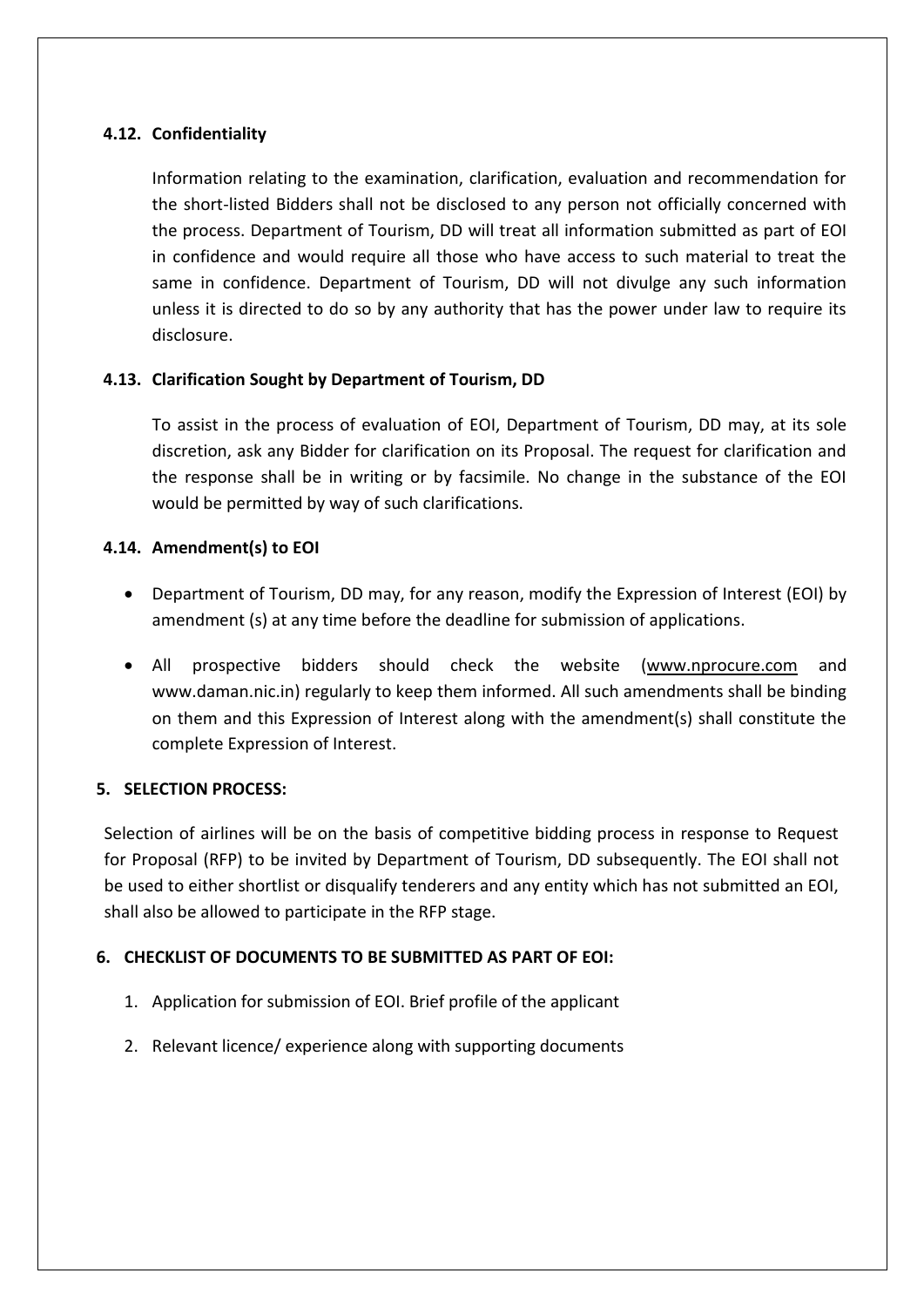#### **Annexure1: FormatforApplicationLetter**

(Ontheletter-headoftheApplicant)

Date:

To,

\_\_\_\_\_\_\_\_\_\_\_\_\_ \_\_\_\_\_\_\_\_\_\_\_\_\_ \_\_\_\_\_\_\_\_\_\_\_\_\_

**Subject:"To operate scheduled commercial air services on the Mumbai – Diu – Mumbai (7 days a week); Ahmedabad Diu Ahmedabad ( 4 days a week)."**

DearSir,

With reference to the ExpressionofInterest(EOI) issued by Department of Tourism, UT Administration of Daman & Diu, we, \_\_\_\_\_\_\_\_\_\_\_\_\_\_\_\_\_\_\_\_\_\_\_\_\_do hereby express our interest **To operate scheduled commercial air services on the Mumbai – Diu – Mumbai (7 days a week); Ahmedabad - Diu - Ahmedabad (4 days a week)**.

Further, we have read all the terms and conditions of the EOI and agree to abide by the same.

Thanking You Yours Sincerely

(Name, Signature and Company Seal) Address of Communication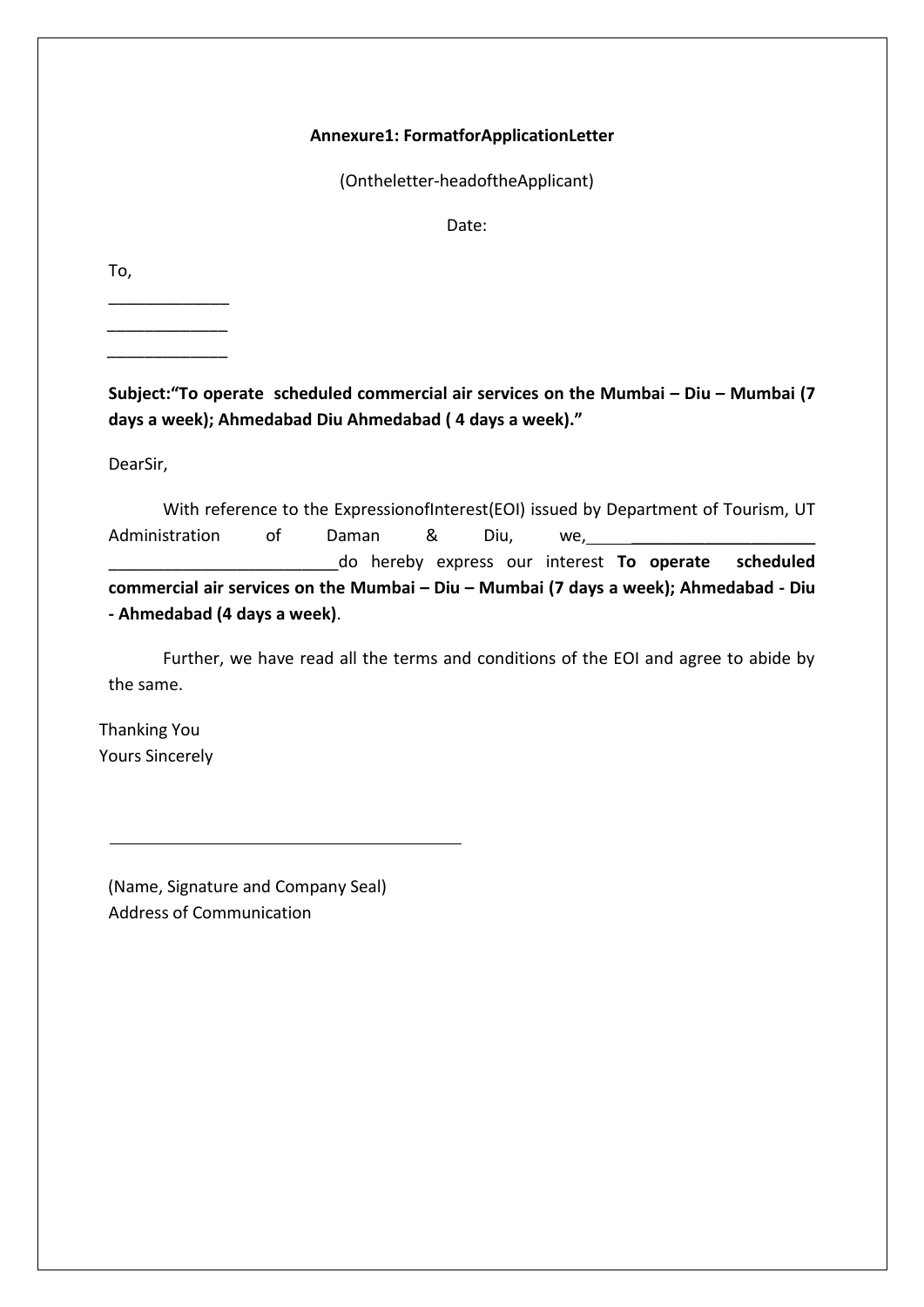# **ANNEXURE- 2**

| Year | <b>Daman</b>    |         |              | Diu             |         |              | Grand        |
|------|-----------------|---------|--------------|-----------------|---------|--------------|--------------|
|      | <b>Domestic</b> | Foreign | <b>Total</b> | <b>Domestic</b> | Foreign | <b>Total</b> | <b>Total</b> |
| 2002 | 411,088         | 179     | 411,267      | 184,317         | 6,434   | 190,751      | 602,018      |
| 2003 | 517,701         | 708     | 518,409      | 301,553         | 2,566   | 304,119      | 822,528      |
| 2004 | 469,866         | 605     | 470,471      | 358,434         | 3,499   | 361,933      | 832,404      |
| 2005 | 518,593         | 981     | 519,574      | 449,117         | 5,283   | 454,400      | 973,974      |
| 2006 | 481,034         | 769     | 481,803      | 416,000         | 4,748   | 420,748      | 902,551      |
| 2007 | 534,973         | 833     | 535,806      | 510,135         | 4,593   | 514,728      | 1,050,534    |
| 2008 | 557,711         | 843     | 558,554      | 531,396         | 4,454   | 535,850      | 1,094,404    |
| 2009 | 675,808         | 817     | 676,625      | 530,772         | 4,931   | 535,703      | 1,212,328    |
| 2010 | 712507          | 1020    | 713,527      | 569873          | 4,119   | 573,992      | 1,287,519    |
| 2011 | 1064756         | 1115    | 1065871      | 806907          | 3,369   | 810276       | 1876147      |
| 2012 | 1,086,753       | 1296    | 1,088,049    | 825,764         | 3,984   | 829,748      | 1,917,797    |
| 2013 | 11,42,939       | 1,201   | 11,44,140    | 13,76,977       | 3,613   | 13,80,590    | 25,24,730    |
| 2014 |                 |         |              |                 |         |              |              |

# **TOURIST ARRIVALS FOR THE LAST FEW YEARS**